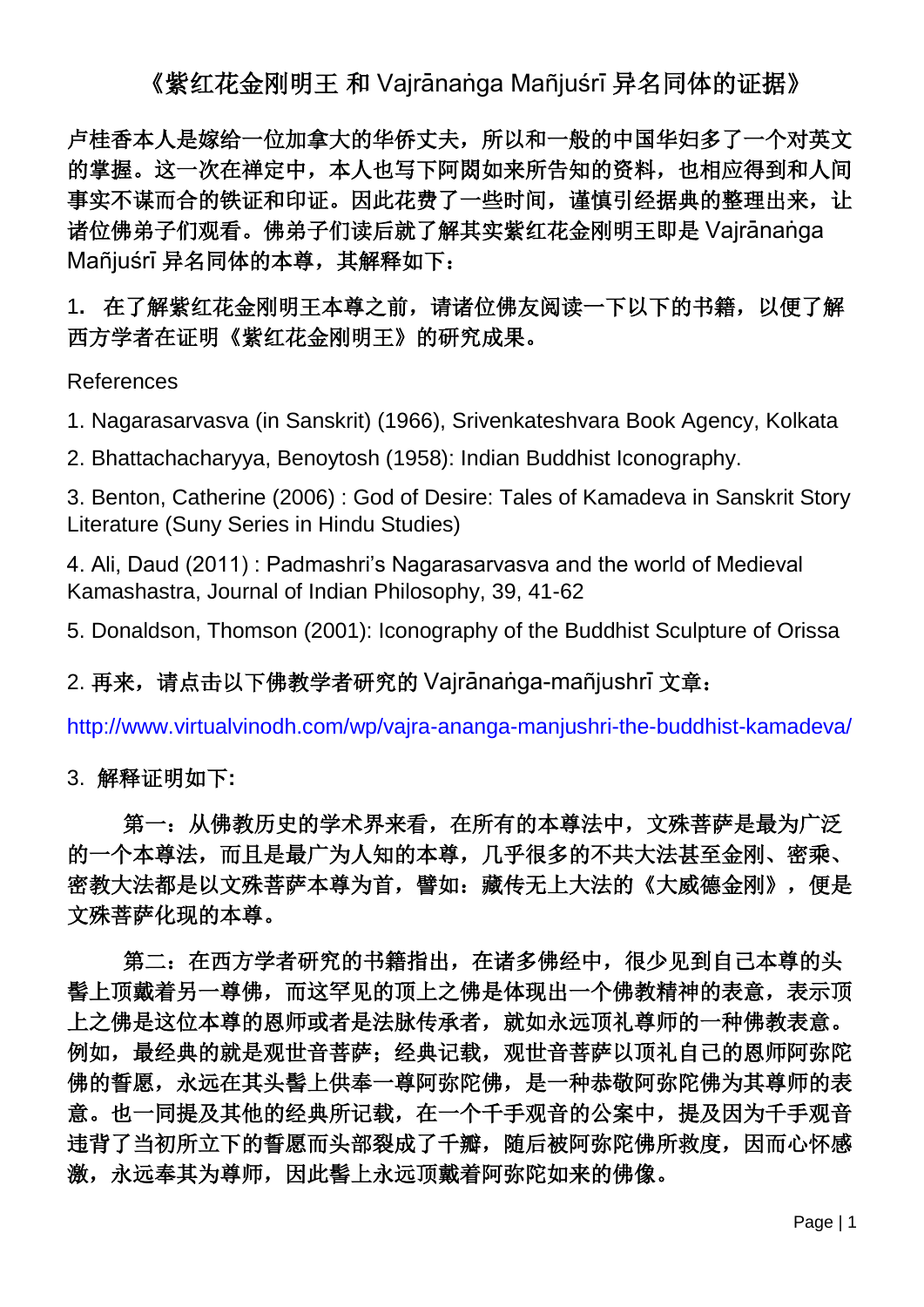其次,秽迹金刚本尊头上有一尊释迦牟尼的佛象,不言而喻,秽迹金刚便是释迦牟 尼佛的化现,也表示秽迹金刚的法脉传承和源流是来自释迦牟尼佛本身。这些西方 学术的研究也让大家明白了这些基本的表意。其实,在禅定中,阿閦如来告知本人 这些资讯的时候,本人是大为诧异的,因为本人修佛不下 40年,阅历本尊法无 数,却从未见过如此独特和印度爱神融合的本尊,甚至是阿閦如来授记文殊菩萨和 印度爱神的怀爱之法!可是随后在怀疑和惊讶中,去寻找阿閦如来给予的资料,确 实在众多英文书籍里,找到确确实实记载着此本尊的存在。加上这是由一位威名盛 大的佛教大学者《Bhattachacharyya, Benoytosh》所著。佛友可以研究这位学者 的背景,此人在西方被誉为是再来的菩萨,因为他的存在开启了所有几乎消失在娑 婆世界的经文和本尊之秘法。

第三:如果诸位有深入研究密教本尊法的话,其实阿閦如来和文殊菩萨几乎 是十辈子也难打上关系的,根本是风马牛不相及。而阿閦如来开示他所授记的文殊 菩萨和印度爱神的怀爱本尊,被世人所遗忘极为罕见的无上秘密大本尊,出现在西 方学者的研究书中,名为《Vajrānaṅga Mañjuśrī》。【Vajra-anaṅga Mañjuśrī】

第四: 请诸佛友研究此文章片段,证明此 Vajrananga Mañjuśrī 和紫红花金 刚同出一撤、共为一体不谋而合的证据。

"The worshipper should think himself as Arya-Mañjughosha in the form of Vajrananga with yellow complexion, and six arms. With the two principal hands he draws to the ear the bow of flowers charged with an arrow of a red lotus bud; the remaining right hands carry the sword and the mirror, while the two left hold the lotus and the Ashoka bough with red flowers. He bears the image of Akshobhya on his Jatamukuta, stand in the Pratyalidha attitude, appear as a youth of sixteen vears and displays the intense Shringara Rasa"

以上文章片段可以在 Bhattachacharyya, Benoytosh (1958): Indian Buddhist Iconography 书籍里找到。

4. 在这一本书籍 God of Desire: Tales of K2madeva in Sanskrit Story Literature, By Catherine Benton, Chapter: Mañjuśrī And Kāmadeva, Desire As A Path To Wisdom 。这本书的内容已经充分阐明,密教的"转换烦恼为菩提"的精髓所在, 所以那些质疑为什么《紫红花金刚明王陀罗尼》会夹杂婆罗门外道的神祇,无疑凸 显自己的孤陋寡闻和井底之蛙的知见,也如阿閦如来的先见之明。在那兰陀大学 (Nalanda University)被伊斯兰军队入侵放火燃烧毁灭之前,许多稀有的经典已 经被僧人纷纷带入各地,分布在尼泊尔、古印度各小国、中国、印尼、甚至是古代 的波斯。所以有一些不断毁谤的中国佛友,切勿仅用中国现有的大藏经来作為鉴定 工具,认为中文大藏经里面没有记载的经典便是僞经。本人奉劝那些眼光开明有智 慧的佛教徒,要多阅读英文佛教书籍来扩大自己狭窄的佛教知识。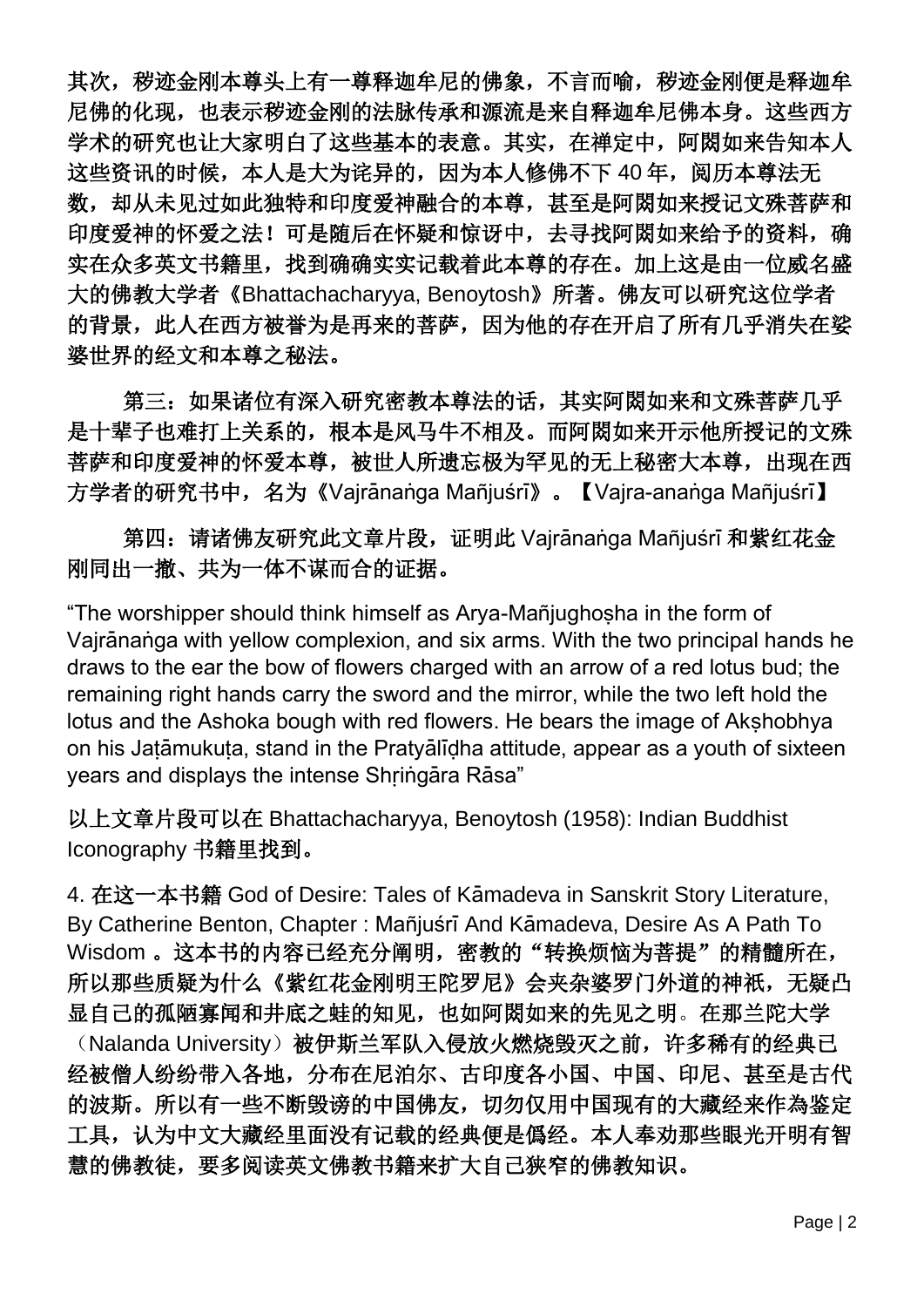这本英文的书籍里面充分证明确实存在这一尊菩萨,是极为特殊的融合阿閦如来、 文殊菩萨、印度爱神, 堪称是最殊胜的怀爱本尊大法, 因此为什么本门的怀爱法是 极为灵验的就是这个原因!甚至此本尊法体现出密教独有的"转换爱欲烦恼为菩提 正道"的理念。随后,本人的丈夫也感叹阿閦如来深不可测的睿智,说了一句话: "对于那些言之凿凿,自以为是的佛友,如果你们觉得没看过这一尊大菩萨,就以 为这尊菩萨不存在,那只能证明你们自己的孤陋寡闻,如井底之蛙的知见而已!"

2. 紫红花金刚明王和 Vajrānanga Mañjuśrī 的关系解释如下:

|                | 两尊异名同体的证明和证据                                                                                                                                                                                                   |
|----------------|----------------------------------------------------------------------------------------------------------------------------------------------------------------------------------------------------------------|
| 1              | 无独有偶, 同样也是男性本尊; 不同最负盛名的怀爱本尊, 咕噜咕咧佛母, 是                                                                                                                                                                         |
|                | 女性。                                                                                                                                                                                                            |
| $\overline{2}$ | 同样也是手持莲花                                                                                                                                                                                                       |
| 3              | 红花                                                                                                                                                                                                             |
| 4              | 花弓                                                                                                                                                                                                             |
| 5              | 花箭                                                                                                                                                                                                             |
| 6              | 站立姿: Pratyalidha attitude (posture), 而非盘坐的禅定状态。                                                                                                                                                                |
| $\overline{7}$ | 发髻:                                                                                                                                                                                                            |
|                | 最重要就是其发髻是有顶戴阿閦如来的印证,这是一个铁证,证明本法门、法<br>本和法脉是来自阿閦如来, 真实不虚, 是专属怀爱功德的 Vajrānaṅga<br>Mañjuśrī; 而绝无其他的阿閦如来本尊法是如此巧合的融入印度爱神, 甚至<br>是怀爱法的。因为阿閦如来大多数的法本都是属于降魔的,甚至根本没有第二<br>尊任何菩萨融合印度爱神的佛教本尊!这种种吻合不言而喻证实本门法脉的殊<br>胜和独一无二! |
| 8              | 印度爱神的联系:<br>而陀罗尼很明确阐明有一尊印度爱神之名,翻阅所有中文佛教经典甚至西方研<br>究,唯独本门的《紫红花金刚明王》本尊,和 Vajrānaṅga Mañjuśrī 印度爱神<br>本尊是吻合的, 体现出"转换烦恼爱欲为菩提"的特殊修行法门!                                                                              |

3. 再来,佛教的本尊,即便是同一尊,也会出现不同颜色、头、手、脚、持不同法 器。比如有两臂、十八手臂的观音,甚至在藏密也出现这種同尊不同手、脚、法器 的大威德金刚;而紫红花明王在相比之下,只是紫红色以及不同双手的形象而已, 根本不足为奇!以上重要的铁证已经足以证明紫红花金刚明王便是 Vajrānanga Mañjuśrī 异名同体的本尊。还有其中一个印证,就是佛教的作明佛母,咕噜咕咧佛 母,是最出名的怀爱本尊,经典也明确显示其怀爱的颜色是全身紫红色;因此,同 样为怀爱大本尊有着紫红色的形像也是合符情理。

4**.** 至于名字为何取名为《紫红花金刚明王》?而如果佛友有所深入研究,其实《紫